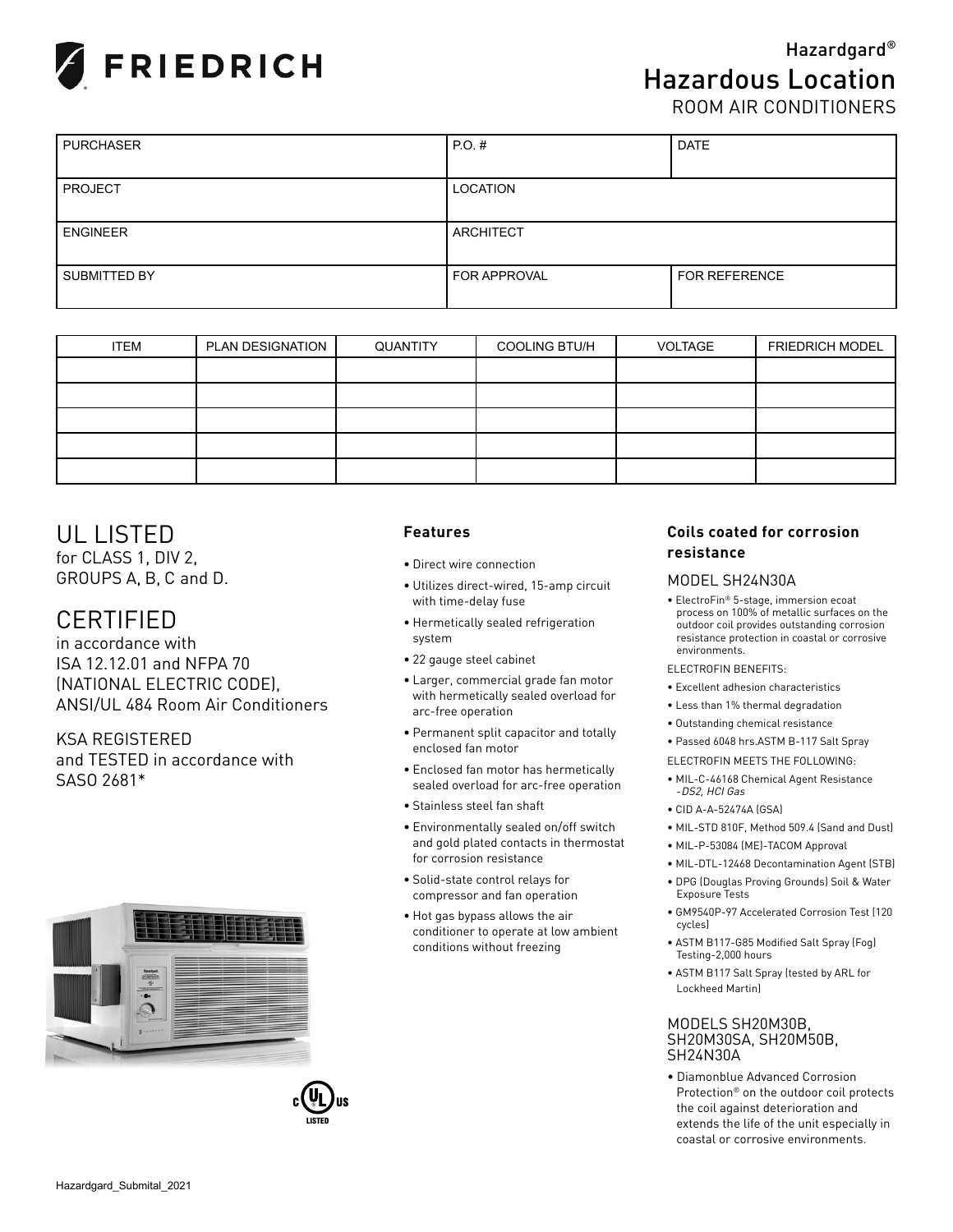# Installation: Wall Cut Out & Chassis Dimensions

### Hazardgard Model: SH15M30A

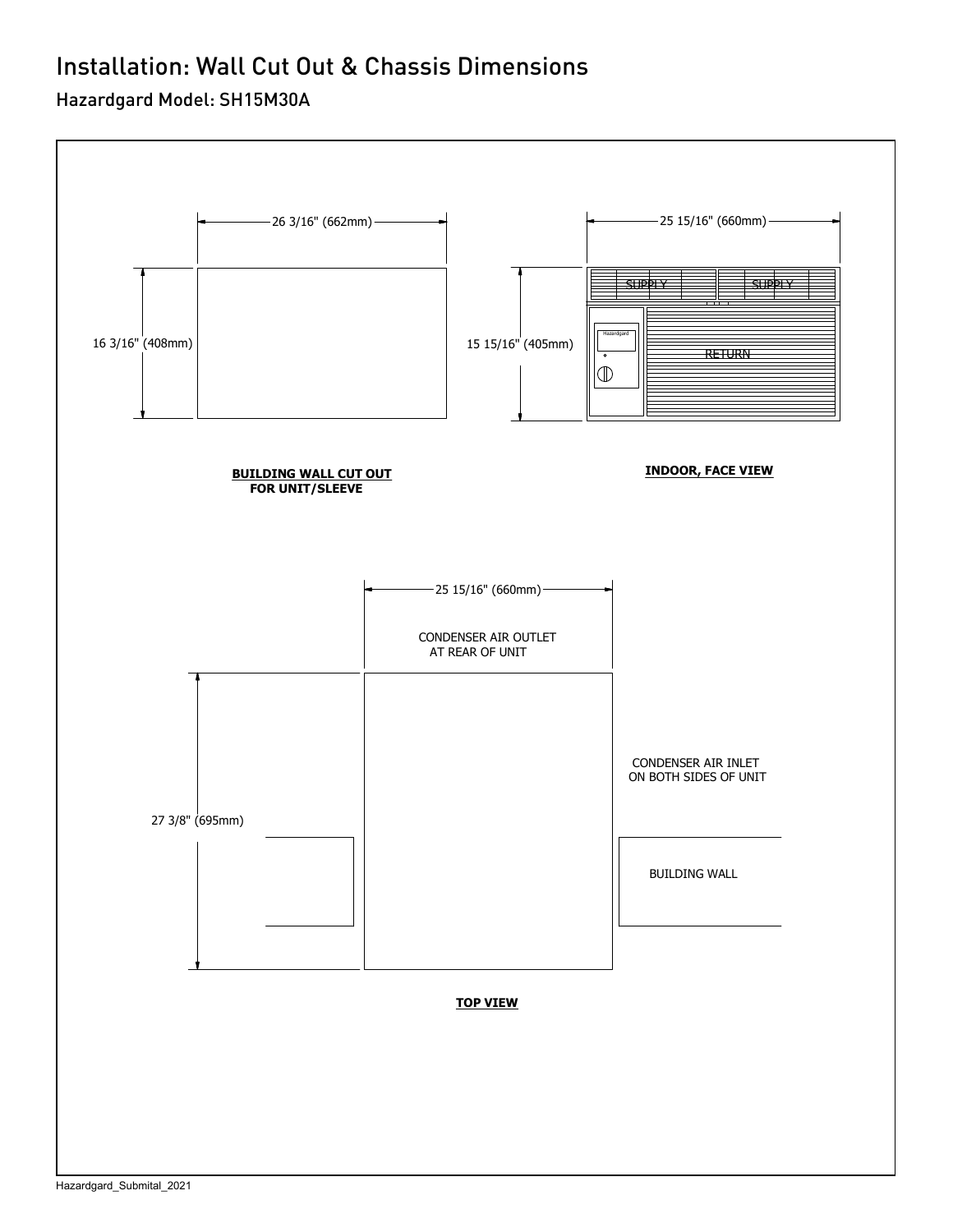## Installation: Wall Cut Out & Chassis Dimensions

Hazardgard Model: SH20M30B, SH20M30SA, SH20M50B, SH24N30A